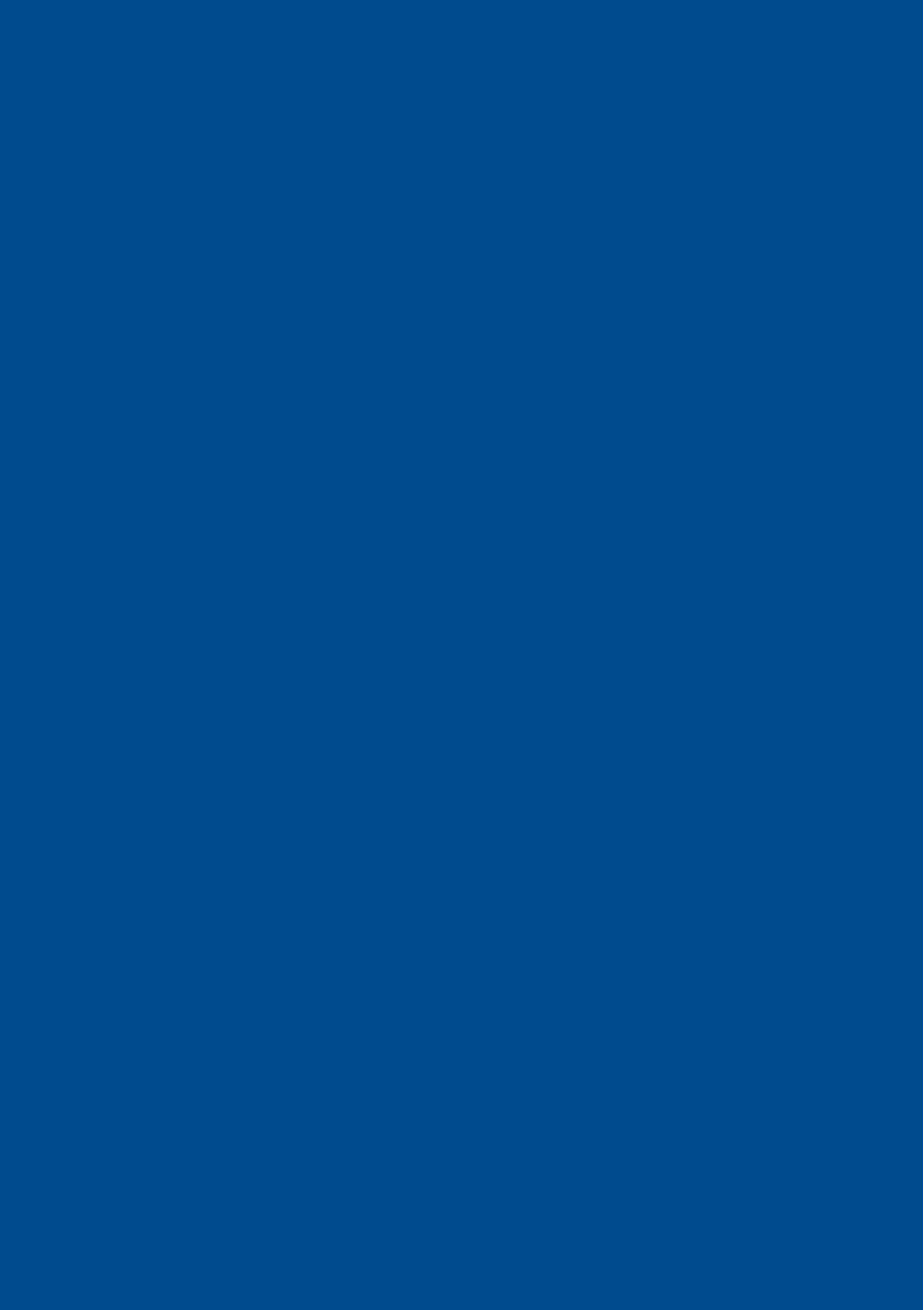# THE SCQF: LIFELONG LEARNING EUROPEAN DEVELOPMENTS EXPLAINED

Europe has a number of initiatives which encourage member states to recognise the value of learning and skills of the member states. This leaflet is primarily for SCQF Credit Rating Bodies and others that recognise learning in Scotland. It provides a brief explanation of the European dimension in relation to the Scottish Credit and Qualifications Framework and signposts to further information.

/////////////////////////////////////////////////////////////////////////////////////////////////////////////////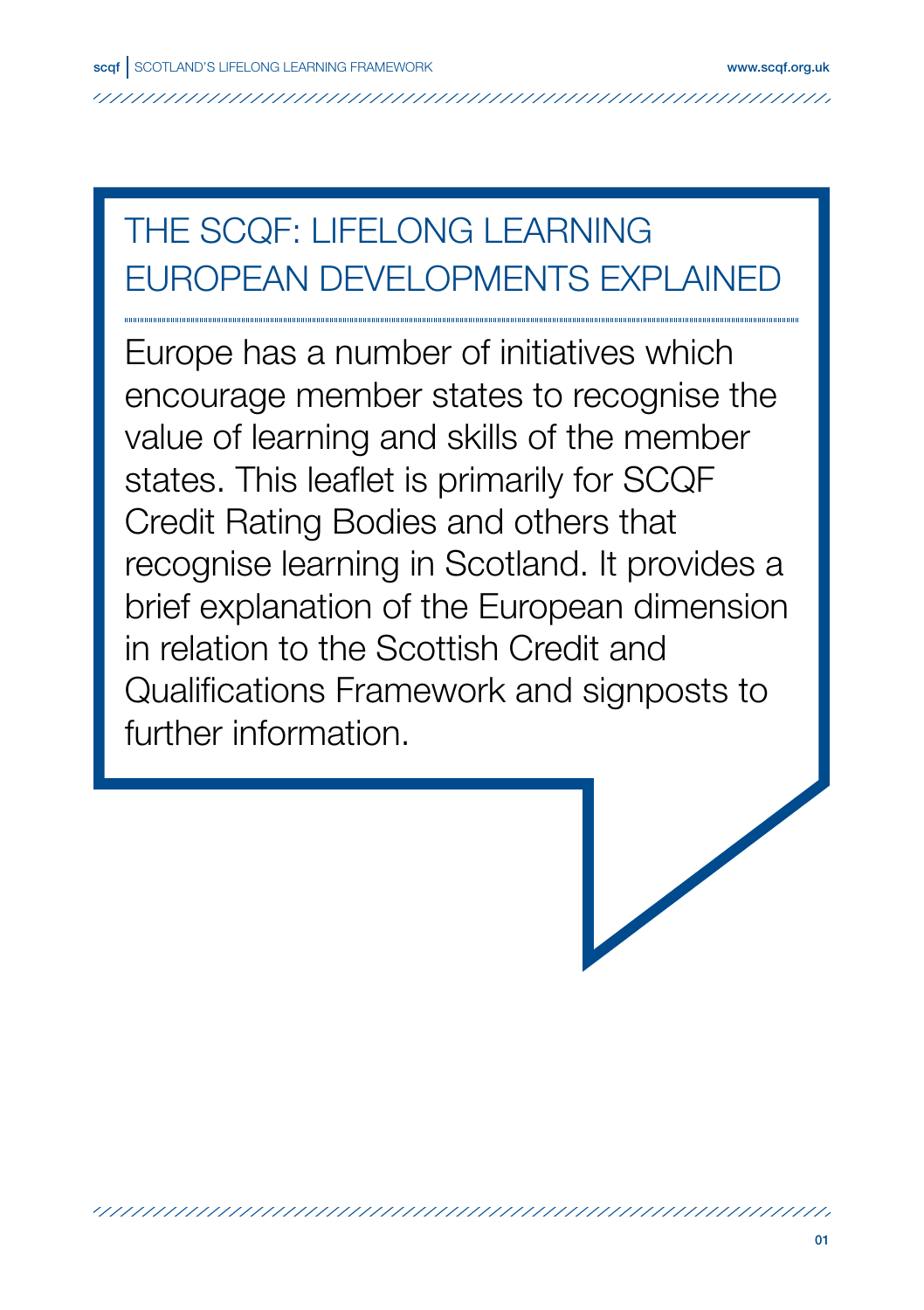#### THE EUROPEAN QUALIFICATIONS FRAMEWORK

The European Qualifications Framework for Lifelong Learning (EQF) was formally adopted by the European Parliament and the Council for European Union at the beginning of 2008. As a common reference framework the EQF supports lifelong learning and mobility as it facilitates the recognition of learning by acting as a translation device, aiding the understanding of qualifications and education systems across the different Member States.

The EQF has eight levels, enabling national qualifications to be compared with each other and those of other countries.

The EQF helps to:

- **promote lifelong learning;**
- make qualifications across Europe easier to understand;
- **clarify the training systems across Europe; and**
- $\blacksquare$  encourage the integration of the European labour market.

The SCQF is referenced to the EQF and the following table illustrates the comparable levels:

| <b>SCQF</b>    | <b>EQF</b>     |
|----------------|----------------|
| 12             | 8              |
| 11             | $\overline{7}$ |
| 10             | 6              |
| $\overline{9}$ | 6              |
| 8              | 5              |
| $\overline{7}$ | 5              |
| 6              | $\overline{4}$ |
| 5              | 3              |
| $\overline{4}$ | $\overline{2}$ |
| 3              |                |
| $\overline{2}$ | Not referenced |
|                | Not referenced |

/////////////////////////////////////////////////////////////////////////////////////////////////////////////////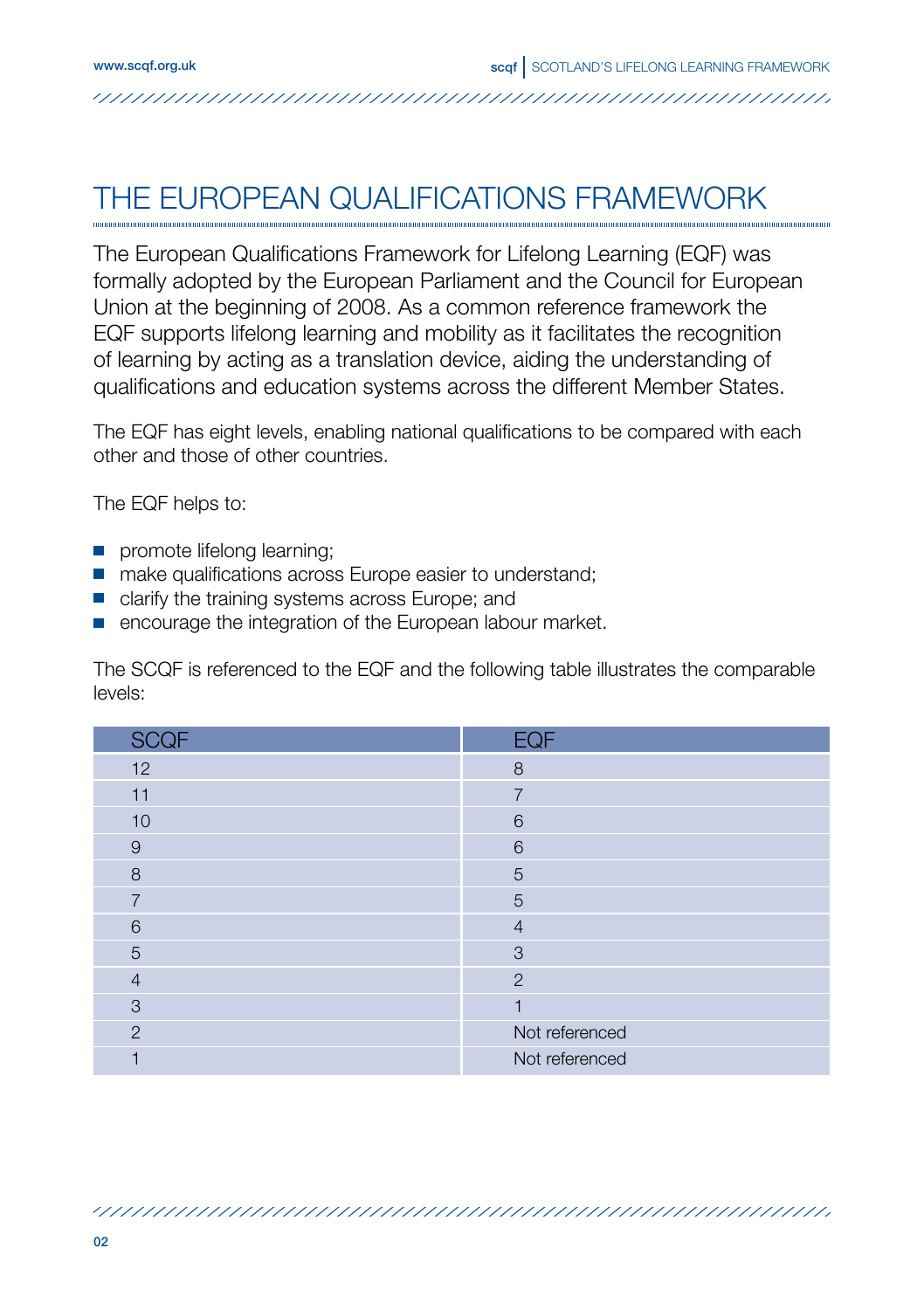In Scotland work has been ongoing to implement and promote a better understanding of the EQF. Along with other National Co-ordination Points across the UK activities have been carried out using European funding to:

- $\blacksquare$  implement a comprehensive communications strategy:
- **•** produce an EQF digest with a commentary on the UK referencing report in light of referencing reports from other countries;
- work closely with sectors (by supplying information and answering questions) and promote the recognition of prior learning in relation to the EQF; and
- **E** facilitate technical exchanges between key EU Member States.

Further information on the EQF is available at http://ec.Europa.eu/eqf.

More information on the referencing of the SCQF to the EQF and information on the UK projects linked to the EQF can be found on the SCQF website at www.scqf.org.uk.

# EUROPEAN CREDIT TRANSFER AND ACCUMULATION SYSTEM

The European Credit Transfer and Accumulation System (ECTS) is a standard for comparing the study attainment and performance of students of higher education across Europe and other collaborating European countries. ECTS credits are awarded on the basis of 60 ECTS credits for one academic year.

ECTS enables the transfer of credit from one institution to another, promoting greater student mobility. Therefore, if you have students who are studying part of their course in Europe, or planning to do so, their SCQF Credit Points need to be converted to ECTS, or conversely ECTS needs to be converted to SCQF Credit Points. This is done by either multiplying or dividing by two. To convert ECTS to SCQF Credit Points multiply the number of ECTS credits by two and to convert SCQF Credit Points to ECTS divide the number of SCQF Credit Points by two.

The ECTS Users' Guide, available on the European Commission website, provides guidelines for the implementation of ECTS. Visit http://www.europa.eu.

/////////////////////////////////////////////////////////////////////////////////////////////////////////////////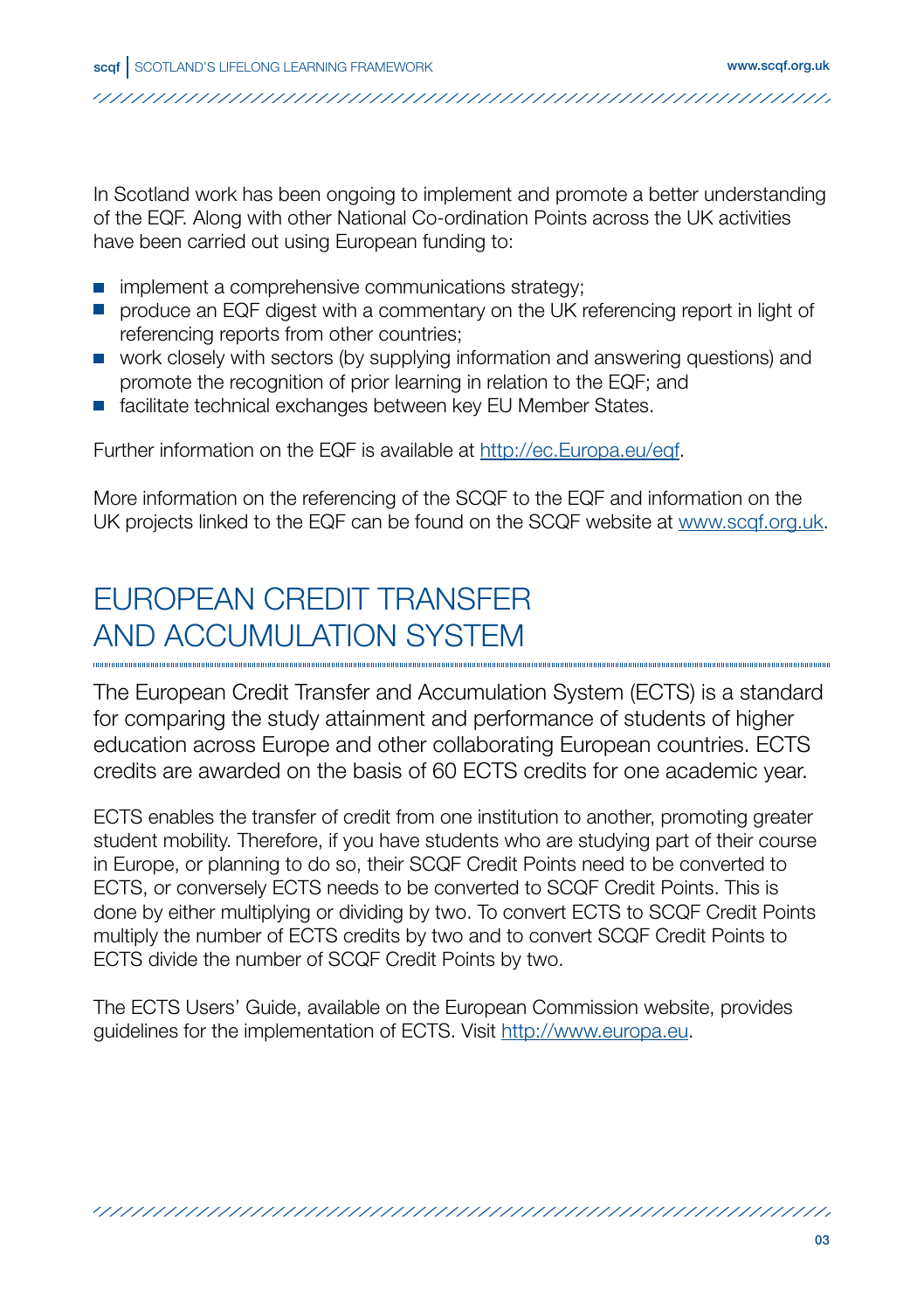#### EUROPEAN CREDIT SYSTEM FOR VOCATIONAL EDUCATION AND TRAINING

The European Credit System for Vocational Education and Training (ECVET) allows for the accumulation and transfer of credits gained through the recognition of learning outcomes in vocational education and training (VET) across Europe. ECVET has been developed to facilitate the recognition of achievements in vocational education and training, in formal, informal and non-formal learning. Although ECVET is underpinned by European legislation, participation is voluntary and national protocols are respected.

The aim of ECVET is to facilitate the mobility of the workforce across Europe, giving individuals more control over their learning experiences. It does this by facilitating the mobility of VET students by enabling the accumulation of credits from different training providers in different countries. Credits are validated by each awarding institution and recognised by the awarding body of the final qualification. It has been tested in pilot projects across the European Union with the intention of extending its application gradually to a wider range of VET qualifications, either existing or new, as part of the Education and Training 2020 initiative.

The SCQF Partnership was appointed by the Scottish Government as the National Contact Point (NCP) for ECVET in Scotland to provide information and guidance to parties involved in the implementation of ECVET. The NCPs across the UK submitted to the European Commission for some funds to appoint ECVET experts and 8 have now been appointed. Two of these are in Scotland. Their role over the course of 2012-2013 will be to develop guidance to help awarding bodies and training providers engaging with ECVET activities to understand how ECVET can be linked to SCQF credit points.

The NCP for Scotland is part of a wider network of contact points in the UK, the European Union (EU) and the European Economic Area (EEA).

Further information on ECVET is available at http://ecvet-team.eu. More information about ECVET activities in Scotland will appear in the European section of the SCQF website.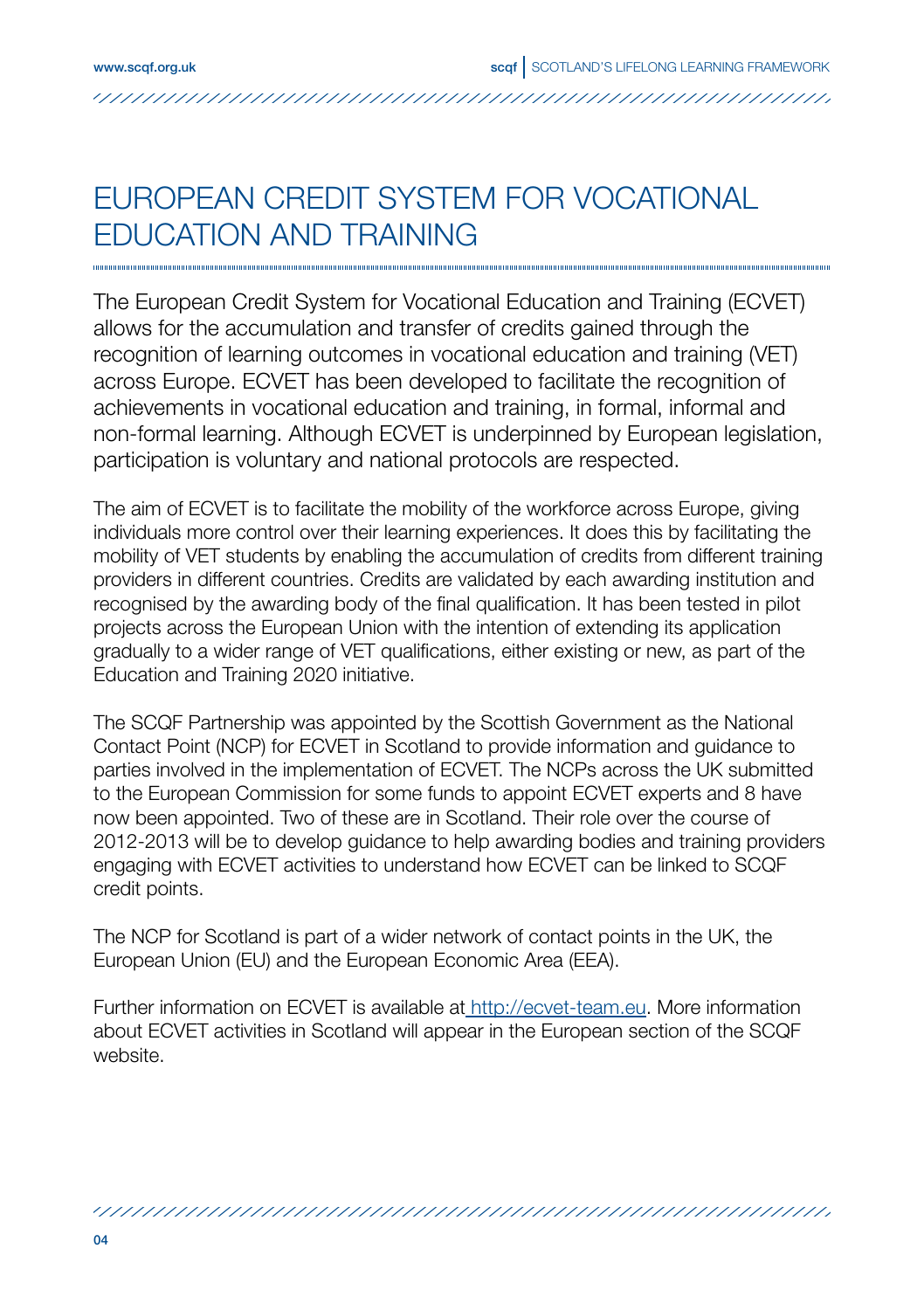# THE EUROPEAN HIGHER EDUCATION AREA

The European Higher Education Area (EHEA), developed through the Bologna Process, was launched in March 2010 with the Budapest-Vienna Declaration. Since the inception of the Bologna Process in 1999 the main objective is to ensure more comparable, compatible and coherent systems of higher education in Europe. The next decade will be aimed at consolidating the EHEA through a process of intense internal and external communication.

Scotland has engaged fully with the Bologna process from the outset. Specific achievements and examples of Scottish engagement since 1999 include:

- **Scotland has consistently scored well in the Bologna Stocktaking process (a** periodic reporting of how far each country has progressed in implementing the "Bologna Reforms")
- In work led by QAA Scotland, we became one of the first two countries to self certify their HE Qualifications Framework against the Qualifications Framework for the European Higher Education Area
- **Enhancement Led Institutional Review led by QAA Scotland has placed greater** emphasis on international dimensions in curricula, the experience of international students studying in Scottish HE and the involvement of international reviewers for external review
- Bologna seminars on learning outcomes were held in Edinburgh in both 2004 and 2008. The British Council and Higher Education Academy hosted a further seminar in Dundee in January 2009 and QAA Scotland led on a recognition of prior learning event in Brussels in February 2010
- **Five Scottish-based "Bologna Experts" are part of the UK team of fourteen for the** next two years (2012-13) - including three academics and a student
- **NUS Scotland are promoting greater mobility of Scottish students and integration** of international students in Scotland through a three-year project "Students Without Borders"

The Scottish Bologna Stakeholders Group which comprises representatives of interested education stakeholders meets regularly to discuss the Scottish approach, share best practice and plan for the future. Members of this group take part in Bologna Working Groups and Networks on Qualifications Frameworks, Recognition Data Collection, Student Support and promotion of the EHEA worldwide.

More information on the EHEA can be found at http://www.ehea.info.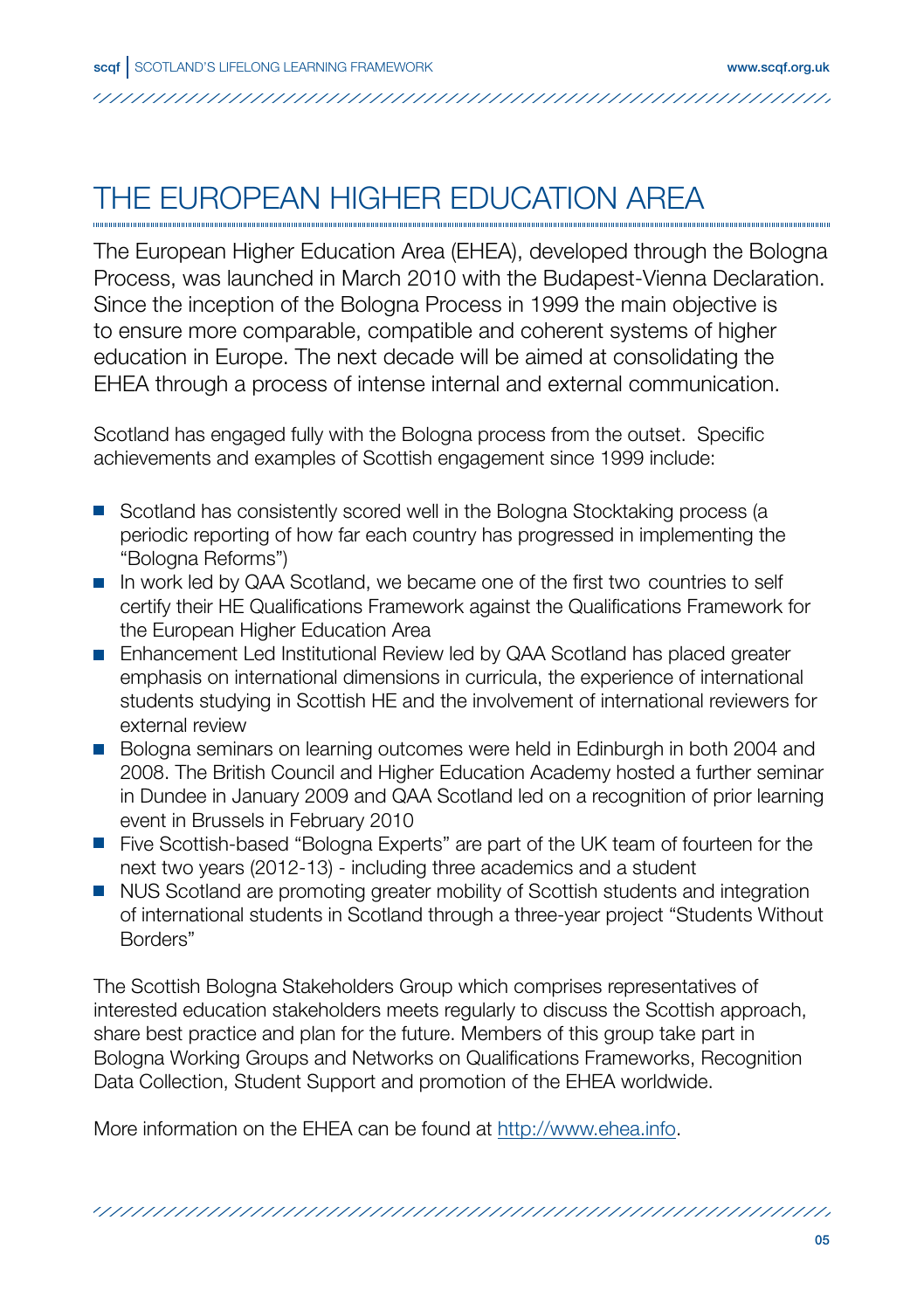### EUROPEAN QUALITY ASSURANCE FRAMEWORK FOR VOCATIONAL EDUCATION AND TRAINING

European Quality Assurance in Vocational Education and Training (EQAVET) brings together the EU Member States, the Social Partners and the European Commission to develop and improve quality assurance in European VET systems within the context of the implementation of the European Quality Assurance Reference Framework by:

- **assisting the Member States in developing effective approaches to support the** implementation of the Reference Framework;
- **developing a culture of quality, to be embedded at European level and other levels with the** help of the Quality Assurance National Reference Points and other Network members;
- **supporting the Member States and the European Commission in the monitoring and** implementation of the Reference Framework within the context of the Education and Training 2020 Strategy; and
- **E** supporting the quality assurance dimension of work in EQF and ECVET.

EQAVET aims to increase the transparency, market relevance, consistency and transferability of vocational education and training qualifications across Europe. EQAVET is compatible with the main quality models. It includes a quality assurance and improvement cycle based on quality criteria and indicative descriptors and addresses both VET systems and VET providers.

As a generalisation, there are two main approaches to EQAVET implementation:

- implement a QA system based on EQAVET
- relate existing QA systems to EQAVET

In Scotland and the rest of the UK implementation will be via the latter approach. Scotland completed a self evaluation against the criteria during 2011 and identified that it met almost all criteria very well. The exceptions were in data capture related to learner destination and this gap is being discussed. Scotland will also reconsider an action plan in relation to EQAVET implementation once the full outcome of the Post-16 Review is known.

More information is available at http://www.eqavet.eu.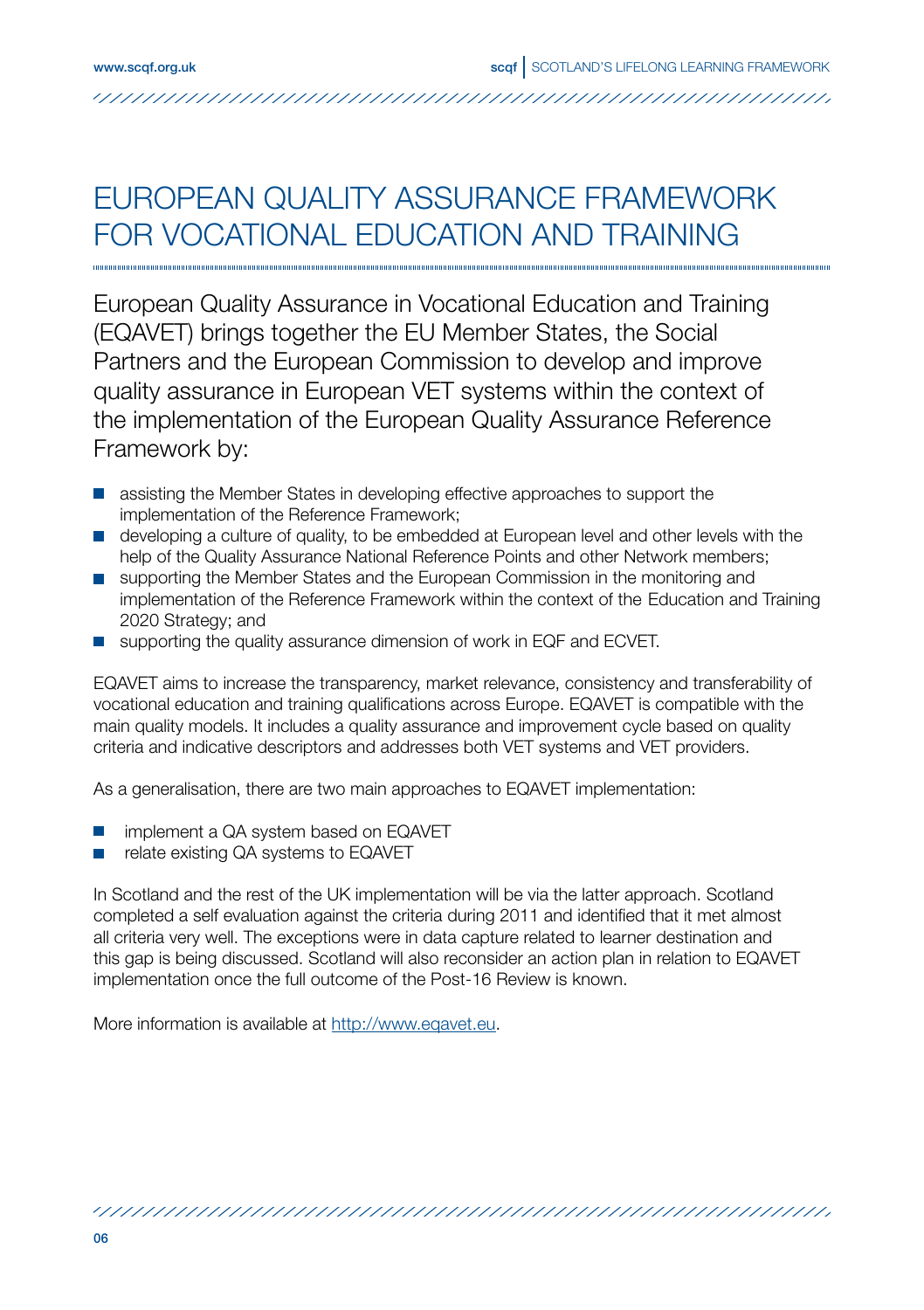# EUROPEAN NETWORK OF QUALITY ASSURANCE

Established in 2000, the European Network for Quality Assurance in Higher Education (ENQA) was transformed into the European Association for Quality Assurance in Higher Education, however the acronym ENQA still remains.

ENQA is a membership organisation with the following aims:

- **to represent its members at European level and internationally, especially in political** decision making processes and in co-operation with stakeholder organisations;
- $\blacksquare$  to function as a think tank for developing further quality assurance processes and systems in the EHEA; and
- $\blacksquare$  to function as a communication platform for sharing and disseminating information and expertise in quality assurance among members and towards stakeholders.

To achieve these objectives ENQA disseminates information on experience and good practice through a number of means: conferences, workshops, seminars and projects.

QAA is a full member of ENQA and has taken a leading role in international developments, standards and quality. QAA has been through ENQA's accreditation process and meets ENQA's standards and guidelines for national quality assurance agencies.

/////////////////////////////////////////////////////////////////////////////////////////////////////////////////

More information on ENQA can be found at www.enqa.eu.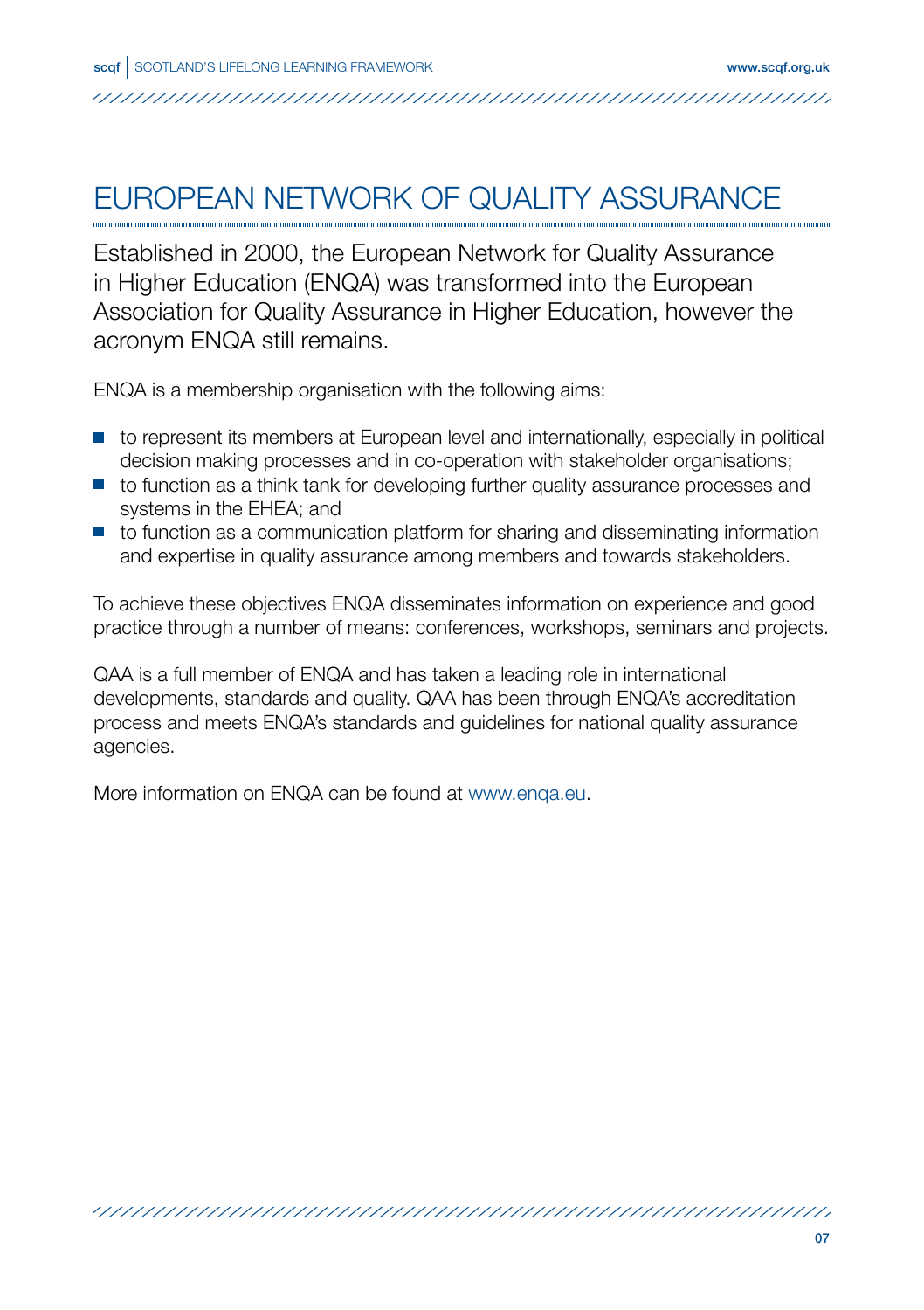### EUROPEAN SKILLS, COMPETENCES, QUALIFICATIONS AND OCCUPATIONS

The European Commission is co-ordinating, in collaboration with stakeholders, a multilingual taxonomy of skills, competences and occupations called the European skills, competences, qualifications and occupations (ESCO). The aim is to develop a common language between education and training and the world of work. It will be a key enabler in creating an open, flexible and adaptable labour market for the EU, one of the building blocks of New Skills for New Jobs and Europe 2020. ESCO will be structured around three pillars:

- **Occupations**
- Skills/competences
- **Qualifications**

This work is being taken forward by the EU Directorate General for Employment through the Heads of Public Employment Services Network (HoPES). The taxonomy for ESCO will be developed in a way that complements and builds upon existing classifications, including the UK's National Occupational Standards.

ESCO will improve information exchange and facilitate co-operation between education/training and employment service providers, between public and private employment services and between public employment services of different countries.

Work on ESCO is still in the developmental stage. Partners from the worlds of education, training and work must be able not only to link their existing classifications to ESCO, but also to create new classifications around enriched tools and applications that reflect the latest market developments and provide more and better options for matching, up-skilling and exchange of information and co-operation.

It is expected that a first usable outcome from ESCO will become available in 2012 and will be continuously updated in line with market developments and the corresponding demand for new skills. It will be made available free of charge to all interested institutions and operators in the labour market and within the education and training sector.

More information on ESCO can be found at http://ec.europa.eu/social.